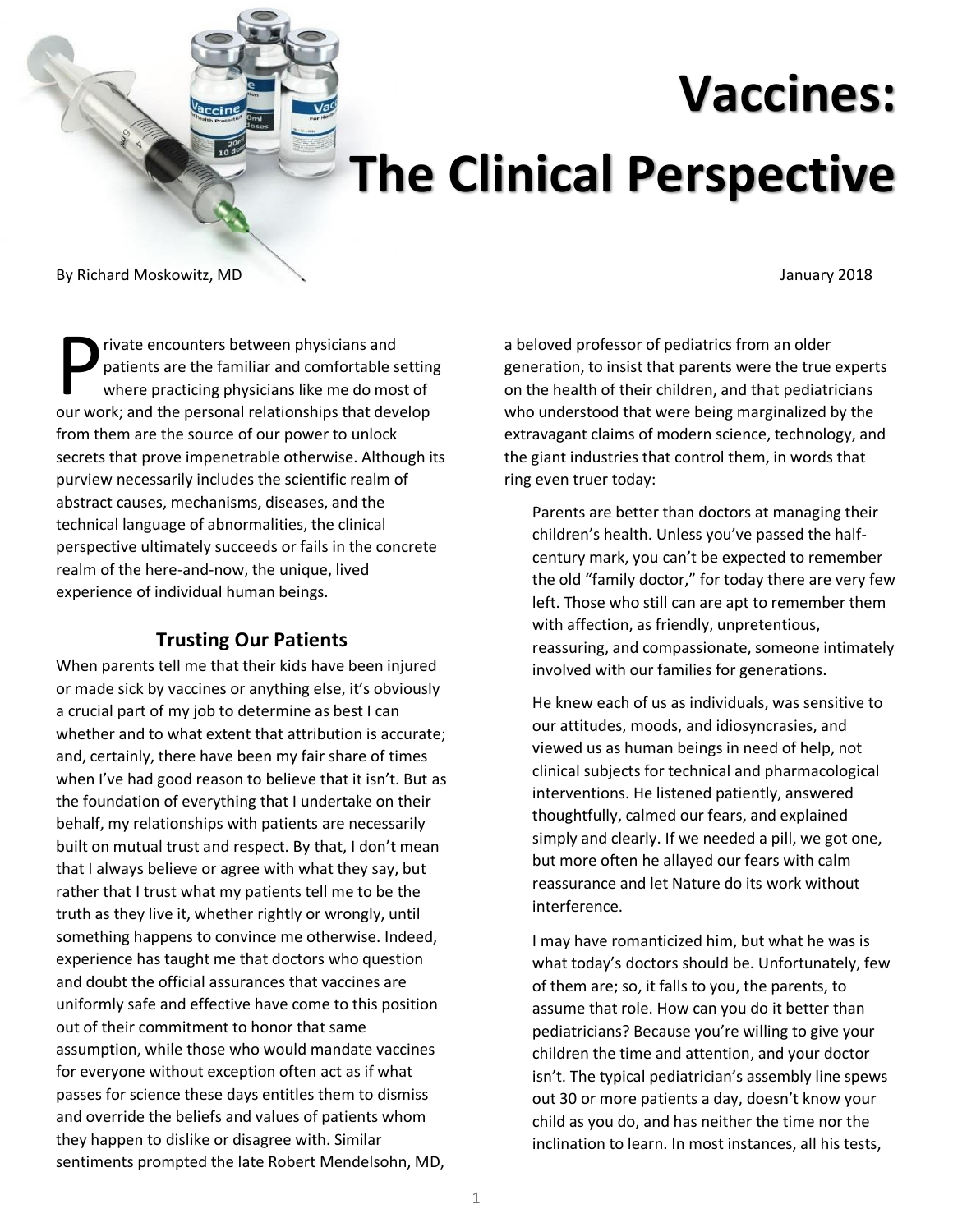shots, and X-rays are no substitute for the commonsense care that an informed parent can provide.

Founded on decades of clinical experience, this distinctly old-fashioned attitude led Mendelsohn to oppose mandatory vaccination at a time when even to question it was already considered proof of heresy:

There is no convincing scientific evidence that mass inoculation can be credited with eliminating any childhood disease. It's true that some diseases have diminished or disappeared in the US since inoculations were introduced, but one must ask why they did so simultaneously in Europe, where mass immunization did not take place.

There are significant risks associated with every immunization. Yet doctors administer them routinely without warning parents or determining whether they're contraindicated for that particular child. No one knows the long-term consequence of injecting foreign proteins into the body of your child, and no one is making any structured effort to find out.

There is growing suspicion that immunization against relatively harmless childhood diseases may be responsible for the dramatic increase in autoimmune diseases, cancer, leukemia, rheumatoid arthritis, Lou Gehrig's Disease, lupus, and Guillain-Barré syndrome. Have we traded mumps and measles for cancer and leukemia?

## **Doctors for Safer Vaccines, Informed Consent, & Full Disclosure**

In the decades since Mendelsohn's book, many other clinicians have come forward voicing similar questions, doubts, and concerns—increasingly backed up by the latest scientific research, but still based on the oldfashioned heresy of trusting our patients and the clinical perspective that is based on it. What is remarkable is not only that there are so many of us out there, but also that our arguments and objections all sound so much alike, because they arise not from theory or speculation, but rather from our shared, cumulative, and hard-won experience in the trenches of everyday medical practice.

I'm thinking of people like Sherri Tenpenny, DO, a dedicated family physician who believed in vaccines and dutifully vaccinated according to the official schedule for many years, until growing doubts and fears brought her to a conference sponsored by the National Vaccine Information Center in 2000, which opened her eyes to the hidden backstory. Ever since then, she has devoted a major portion of her career to researching vaccines and writing and educating the public about them:

I decided to go to the CDC, and discovered that most of what I'd accepted as the truth about vaccines really wasn't true at all: that vaccines weren't responsible for the eradication of polio and smallpox, and haven't been proven safe; that vaccines deemed "effective" may still not protect against the disease; that research studies use a second vaccine as placebo, not an inert substance; and that vaccines are not harmless, that many thousands have been injured and many hundreds have died as a result of them.

Suzanne Humphries, MD, another physician-activist, is a board-certified nephrologist with many years of clinical experience who took care of several patients with renal failure during the 2009 flu season, and became shocked and disillusioned by the painfully obvious link between the condition and the flu vaccine, which her colleagues flatly refused to acknowledge, a dilemma that led her to give up her successful practice in favor of full-time research into how vaccines act. She has since become a leading advocate for a saner policy regarding their use:

The most memorable event was in the winter of 2009, when the H1N1 flu vaccine was given. Three patients in close succession were wheeled into the ER with total kidney shutdown. When I talked to them, each one volunteered, "I was fine until I had that vaccine."

All three had shown normal kidney function in their outpatient records, and all three required dialysis. Two recovered, and one died of complications several months later.

I began taking vaccine histories on all my patients, and was often startled by what I heard. Several had been admitted with normal kidneys but had their health decline within 24 hours of the vaccine, and even these well-defined and documented cases were denied as vaccine-induced by my colleagues, except for the rare doctor or nurse who would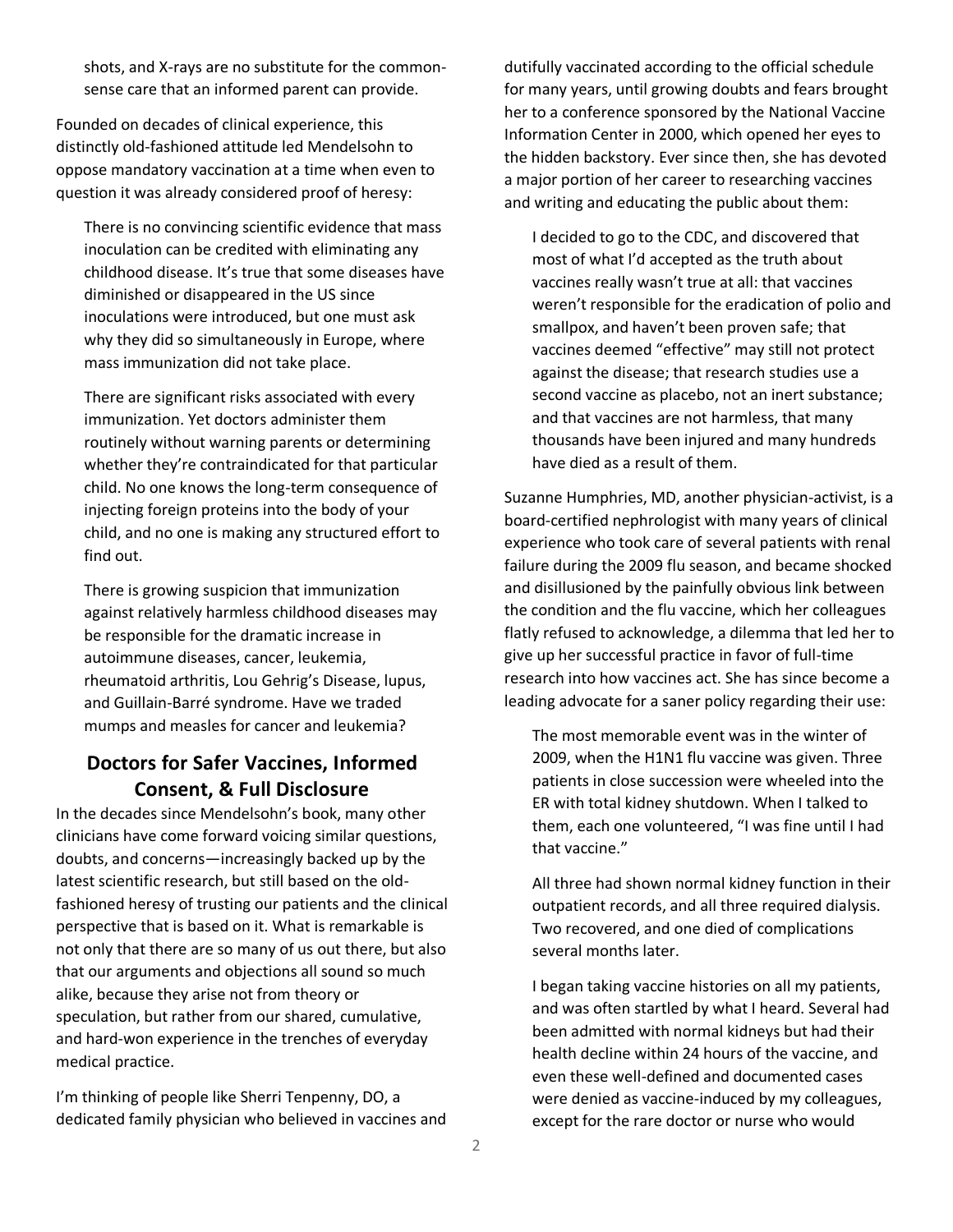agree with me in private, when nobody was listening. I resolved to find out everything I could about safety trials for vaccines. What I learned led me to leave my practice and become a fulltime researcher on vaccination and the immune system.

While in charge of the emergency department at Michael Reese Hospital in Chicago, the pediatrician Toni Bark, MD, noticed that a sizable number of kids who had recently been seen at the Vaccine Clinic were showing up at her ER with a variety of ailments, such that she, too, stopped vaccinating without parental consent, and has since become a committed and persuasive advocate for upholding the personal-belief

exemption:

Children seen in the vaccine clinic would come to our ER with seizures, respiratory arrest and asthma attacks. I began to realize that not all children respond well to vaccines, and that some die. Later I began to see the fraud and corruption in the Advisory Committees and in how vaccines are marketed.

I had no idea that those killed and injured had no recourse against either manufacturer or physician. Manufacturers enjoy full immunity from lawsuits, and the Vaccine Court is almost a secret, yet has paid out \$3 billion since 1986. The VAERS system is also poorly advertised, and the government admits it receives only 10 percent of the adverse events that occur.

We mandate more vaccines than any other country, and have a higher infant mortality rate than some third world countries. Most kids do OK, but some don't. Genetics and timing are also important; no drug or dosage is right for everyone. Federal cases against drug companies show that safety data are hidden, manipulated, and even fabricated. Most safety studies use fake placebos, like aluminum adjuvant for HPV, or a Meningitis Vaccine for Pneumo. All independent meta-analyses say that real safety studies are needed. There are 200+ new vaccines in the pipeline, and all of them will be

approved, recommended, and mandated. Isn't enough?

After Nazi Germany, the Nuremberg Code forbade forced medical procedures, and the Helsinki Code is equally explicit that all patients have the right to informed consent before submitting to them.

> There's no informed consent for vaccine mandates.

In a workshop on vaccines, Larry Palevsky, MD, another board-certified pediatrician opposing the mandates, explores the very same themes:

I was taught that vaccines were completely safe and effective, and for years I used them. But my experience, and what parents and doctors were telling me, was that vaccines aren't completely safe or effective. We were taught that polio, smallpox, and most infectious diseases went away because of vaccines. But the literature shows that diphtheria, tetanus, polio, pertussis, measles, influenza, TB, and scarlet fever were already waning before antibiotics and vaccines, because of clean water, better living

> conditions, sanitation, and nutrition. Other studies show that antibodies aren't how the body is protected, and that some vaccines contain foreign DNA that accumulates in the body and brain, and impairs the immune system. What we have now is a one-sided way of thinking that doesn't allow debate.

It's heartbreaking to see kids who were speaking, doing well, and developmentally normal, who lost their voice, made no eye contact, developed seizures, asthma, and allergies, and had nowhere to go because the doctor said it was a coincidence. The studies that deny any correlation between vaccination and autism don't meet scientific standards.

While theirs are some of the most familiar voices, I could go on and on; as more and more vaccines are introduced and mandated, the roster of family doctors, pediatricians, and other doctors speaking out against mandatory vaccinations and questioning the official dogma surrounding them grows larger by the day. No matter where and in what manner they practice, or

*"Children seen in the vaccine clinic would come to our ER with seizures, respiratory arrest and asthma attacks"*

*"I was taught that vaccine were completely safe and effective, and for years I used them."*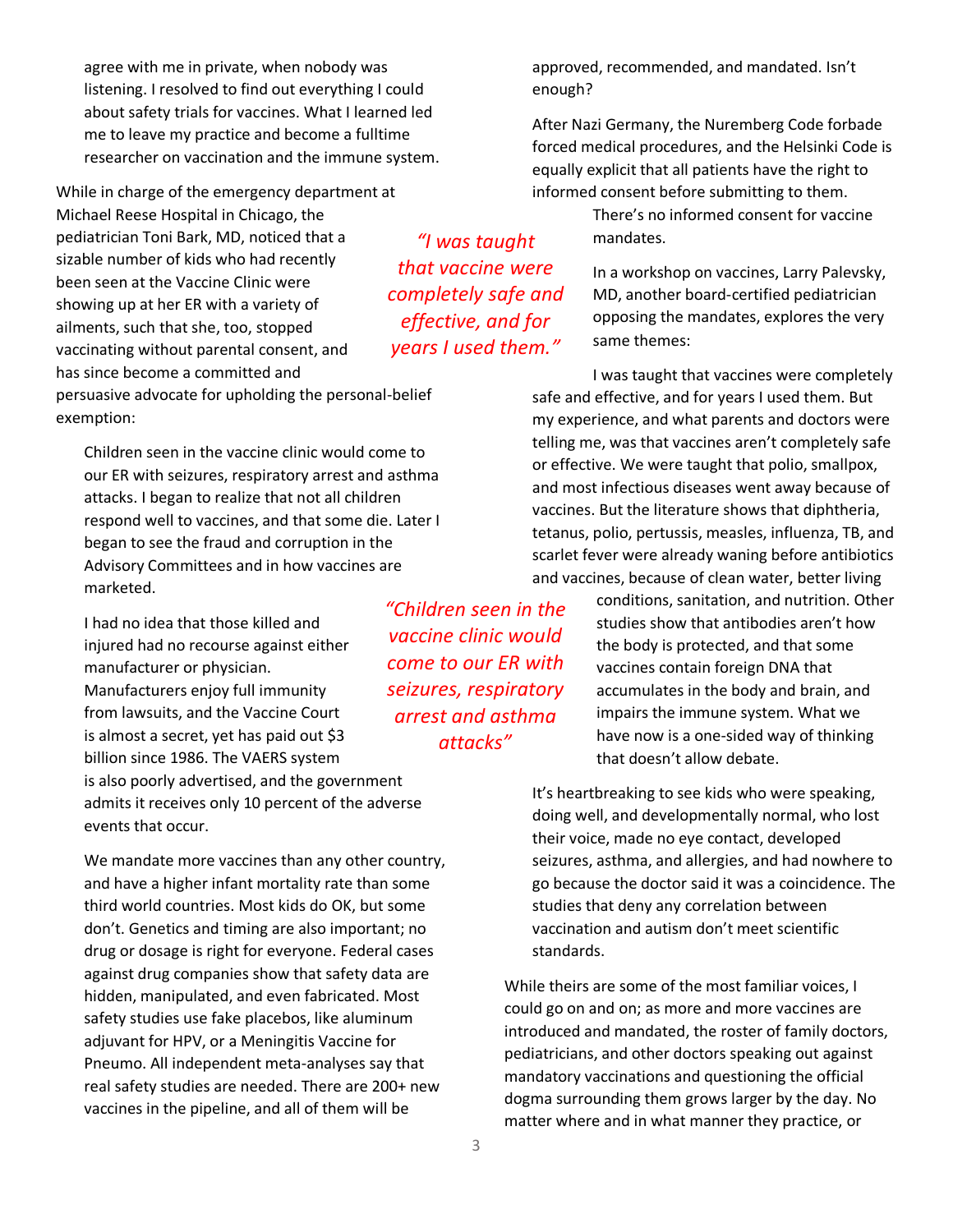what their specialty, their arguments and objections are all remarkably similar, invoking and elaborating on the very same themes that Mendelsohn presciently identified a generation ago. Rather than opposing all vaccines across the board, they favor a pro-choice position, as I do: they want safer vaccines, expose cover-ups, demand full disclosure by the industry and the CDC, insist on informed consent, and oppose making vaccination mandatory. And hiding behind them stand many more who feel the same way but are afraid to say so openly. In one study that interviewed general pediatricians and pediatric subspecialists, 10 percent of the former and 21 percent of the latter admitted that they would not follow the CDC mandates in vaccinating their own children in the future; 7 many planned to postpone the MMR at least until after 18 months of age, and to reject the rotavirus, meningococcus, and hepatitis A vaccines altogether.

## **What Parents Know For Sure**

The other side of the equation, and the larger and weightier truth that an important part of our job involves simply bearing witness to, encompasses thousands upon thousands of stories of vaccine injured kids and the parents, relatives, and friends who care for and about them. I recently came across a questionnaire devised by Larry Cook, an activist on behalf of the vaccine-injured, and cofounder of

**StopMandatoryVaccinations.com**, which he posted on Facebook as a vehicle for collecting as many personal narratives as possible:

How did you decide to start researching vaccine safety and efficacy?

What was the defining moment that convinced you not to vaccinate?

Was it a person or personal relationship, or an educational material (book, article, video, etc.) that started you on this path of investigation?

Have you ever regretted not vaccinating, and if so, why?

What follows is a small sampling of the hundreds of replies that he has received so far, chosen to reflect the broad diversity of their personal histories and motives, and the lifelike quality of their personal narratives, to

reaffirm the accuracy and validity of the clinical perspective:

## **Lifelong Guilt**

"My son died 40 hours after his 2-month shots. I'd never heard of vaccine injury before. I feel guilty every day because it was the one thing I didn't look into and wish I did."

## **Coercion**

 $= 6$ 

"I work for the state, and the insurance is fantastic; but I have to follow their 'health enhancement program,' doing physicals, well visits, and things like that. They say it's a choice; but if you choose not to, the cost triples and I can't afford that. Luckily our pediatrician doesn't force the issue. But if childhood vaccines became compulsory, I'd have to drop the insurance, and we'd be screwed."

## **Telling Lies**

"I'm a nurse and gave the flu vaccine to employees. We were not supposed to get vaccine on our hands. We also had to tell pregnant women the preservative-free shot has no mercury. But it does, and it makes everyone sick. The company I worked for told us we had to tell them it was a coincidence."

## **Medical Inattention**

"My daughter had a severe reaction to her 18-month shots, and we nearly lost her. I reported it, but they didn't bat an eye! That's when I started researching! It was a huge wake-up call. No one in my family will ever vaccinate again!"

#### **Nervous System Dysfunction, and More**

"Behavior changes to my four-year-old after her MMR-II and DTaP-IPV are what did it. Eczema, sleep disorder, glassy eyes, drooling, and anger. She wasn't herself, and the only difference was the vaccines."

## **Autism**

"Hours after my son's 12-month check-up, I remember looking back at him in the car; his eyes were rolling back into his head, and he was spitting up in an unusual way. I screamed and drove to the ER like a mad woman. He was hospitalized for three days with a temp of 105.7°. When the nurses put tubes in his head to drain the swelling, they told me to calm down because vaccine reactions like this were normal; but what's normal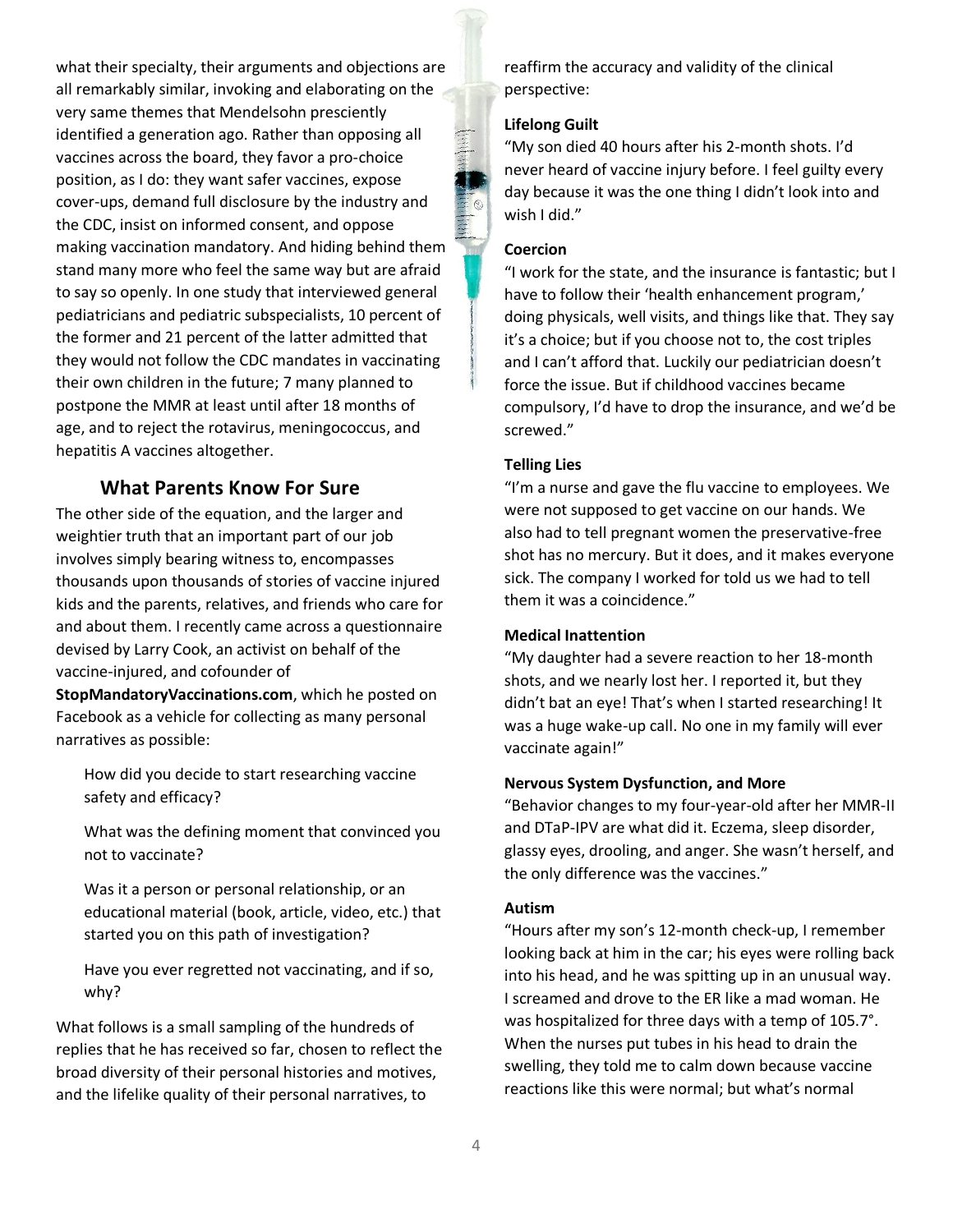about that? And then I vaccinated him again! I just did what I was told.

 "But after that, I started reading, and found out that what he went through wasn't normal; and he hasn't been vaccinated since. At age five, my beautiful son was diagnosed with Autism Spectrum; it had taken three and a half years before anyone would listen to me. My six-year-old has never been vaccinated. People don't understand my passion about this."

#### **Bearing Witness**

"I worked in a doctor's office and saw so many people coming in extremely sick after receiving their flu shots! That raised some red flags, as did noticing how carelessly the medical practices were handled, like the drugs brought in by the sales reps who bought us lunch and handed them out like candy. That started me doubting, and when I got pregnant I began doubting the vaccines too. After extensive research and talking with many parents on both sides of the issue, I was sure that vaccines aren't for us!"

#### **Family History**

"When my son was two, he was vaccinated, became lethargic, went into respiratory distress, and was hospitalized for over two months. They said it was one in a million, and would never happen again. We continued vaccinating him on a delayed schedule, but he continued to get sicker; and still I was reassured by the doctors that we were doing the right thing. My son is now going on six, and our daughter is 18 months, also vaccinated on a delayed schedule. She gets extreme fevers, goes lethargic, and 'zones out'; again they tell us, it's 'just so rare!' We held off on giving her more; but she still wasn't meeting her milestones, and developed serious GI problems. At this point we stopped vaccinating, and started researching. "Our two youngest aren't vaccinated at all and are never sick, while our two oldest are chronically ill to this day. I too had severe reactions to a flu shot in 1997 and my second Hep B in 1999. With our family history of psoriasis, eczema, and autoimmune diseases, we should never have been vaccinated in the first place!"

#### **An Array of Symptoms**

"I kept trying to figure out how my two-year-old had become so ill. Reading his medical records reminded me that he'd had a reaction for up to ten days after each

vaccination, anything from a rash to hives, fever, or screaming oddly for hours at a time, but all worrisome enough that we took him to the ER each time. It's taken years to restore his health, to the point that we've stopped vaccinating all our children."

#### **Asthma, Allergies, Asperger's**

"In 1980, I vaccinated my first child as instructed; there were a few issues, but I didn't connect them. In 1985, with our second, I'd read about problems with some vaccines, so we did the DT only; still she developed chronic asthma and allergies. But our third developed Asperger's from his vaccines. By then there were many more on the schedule; thank God we didn't do them all! He has suffered the most, after receiving the MMR three times in his teens, and the chicken pox, both of which I approved of at the time. Now we're spending thousands to try to restore his health: he's very ill."

#### **Brain Damage**

"I witnessed my friend's daughter having an adverse reaction to the HPV vaccine at 18 years of age. The day after being vaccinated, she had a stroke, spent over a month in the hospital, had to relearn how to talk and walk again, and lost much of her memory. Four years later, she is still recovering."

#### **ADHD and Autism**

"After being vaccinated, my baby regressed, screamed for days, and became sick with multiple ear infections, despite being 100 percent breastfed. He now has ADHD and Autism-Spectrum issues. Against my better judgment, I was also pressured into a flu shot when I was eight months pregnant with him. My unvaccinated children have not suffered anything like that. Knowing what I know now and wish I'd known then, I'll never vaccinate another baby."

## **Bullied**

"My son was injured from a vaccine, and his injuries were bad; but it wasn't until I was also injured by the same vaccine that I fully comprehended how bad it was. Crawling on all fours to look after my children was my light-bulb moment. Right then we moved away from mainstream medicine, but I still regret that I allowed myself to be bullied into vaccinating my children, and that the doctors refused to acknowledge my fears and concerns. From that day on, I would've stepped in front of a bullet to spare my children any further damage. My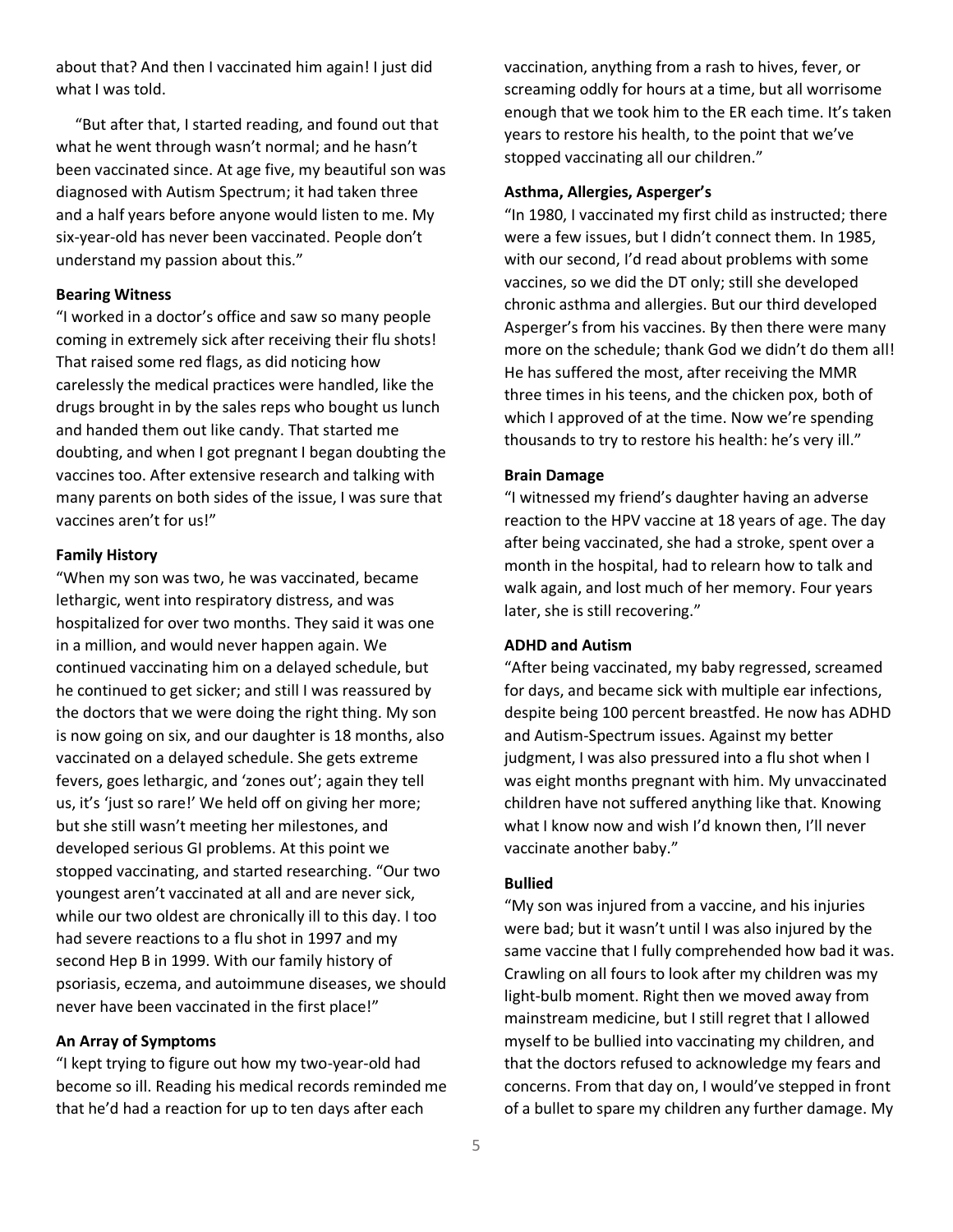third child was born at home 24 years ago, with no vitamin K or eye drops; she has never been vaccinated, is the healthiest of my three, and the only one with higher education beyond high school. She has two degrees, including a Master's in Education; my other two are both disabled."

#### **Her Pet Dog**

"My prized English bulldog went into anaphylactic shock after her third booster shot! That's what got me started asking vets about vaccines; and they gave me no clear answers! That's how I

came across so much information. After seeing my dog so close to death and realizing this could happen to my children, I decided I wasn't willing to take the risk!"

#### **Family History**

"In my teens, my mom told me that an uncle just died from the swine flu shot, and that I ran 106° fevers twice and nearly died after being vaccinated as a baby in the late fifties. Then she added that our cousin developed a mental condition that they didn't have a name for then, but probably was autism, and the whole family believed it was the vaccines that did it, because he changed right after that. Right then, I thought, there's got to be something fishy about this vaccinating thing. Growing up in Sacramento in the seventies, I knew many people who didn't vaccinate, and started talking to Preventive Medicine doctors and local health gurus. I decided not to vaccinate long before I was married and had my daughter in 1982."

#### **The Medical System**

"I almost died from being given prescription drugs for a month and a half, followed by others for a whole year, during which time I suffered so much in so many ways that I ended

up firing my doctors, and told them I'd decided to find my own natural cure. It took me a couple of years of nonstop reading, but I succeeded. After that, I started researching foods, beauty products, vaccines, everything!"

#### **Past Medical History**

"It took me falling ill after hospital-mandated flu and H1N1 vaccines. My son almost died the day after his two-month shots, but I believed the docs, who ruled it

*"I knew that if anything happened to my daughter as a result of a vaccinations, I'd never forgive myself"*

*"My gut made me ask questions, and I had the sense to spread out the vaccines and not do multiple cocktails"*

an 'acute, life-threatening episode of SIDS,' in spite of the fact that he didn't die. He became seriously ill again after his Seventh-Grade series, at about the same time that I got sick from mine. With him, I didn't notice it immediately; the doctor said he was just going through

puberty, and this and that. It wasn't until six months later that his pediatrician took our complaints seriously and discovered that he had a brain tumor."

#### **Overkill**

"I was an ignorant mom who followed my pediatrician's advice. My gut made me ask

questions, and I had the sense to spread out the vaccines and not do multiple cocktails. But each time, my kids got fevers, welts, and felt crummy, while I lost a lot of sleep worrying about them. Still it wasn't till the flu shots made my kids really sick that I said, 'No More!' Even so, they keep pushing whooping cough and HPV, and we keep refusing them. I did my research and chose to stop vaccinating when my children were in Third and Fourth Grade. Now they both have Personal-Belief Exemptions and won't get any more shots; I haven't had any more either."

#### **A Parent's Intuition**

"It was an innate, clear understanding that vaccines weren't safe or effective and represented a clear and present danger. It was something I knew instinctively, and nothing done or said to me could alter it; in fact, every insult and embarrassment I suffered because of it

only strengthened that resolve."

#### **Ditto**

"I just had a feeling: I knew that if anything happened to my daughter as a result of a vaccination, I'd never forgive myself."

#### **A Nurse's Doubts**

"I'm an RN working in the NICU for 27 years. When we started vaccinating babies less than an hour old for Hep B, it didn't seem right; these are newborns with no risk factors, whose moms tested negative for Hep B. When I asked about it, I was told to do it anyway, 'because it's the law.' Soon after, flu vaccines were mandated for us, though I'd never had one in my life; and that triggered my research, and my discovery of corruption and greed in the vaccine establishment."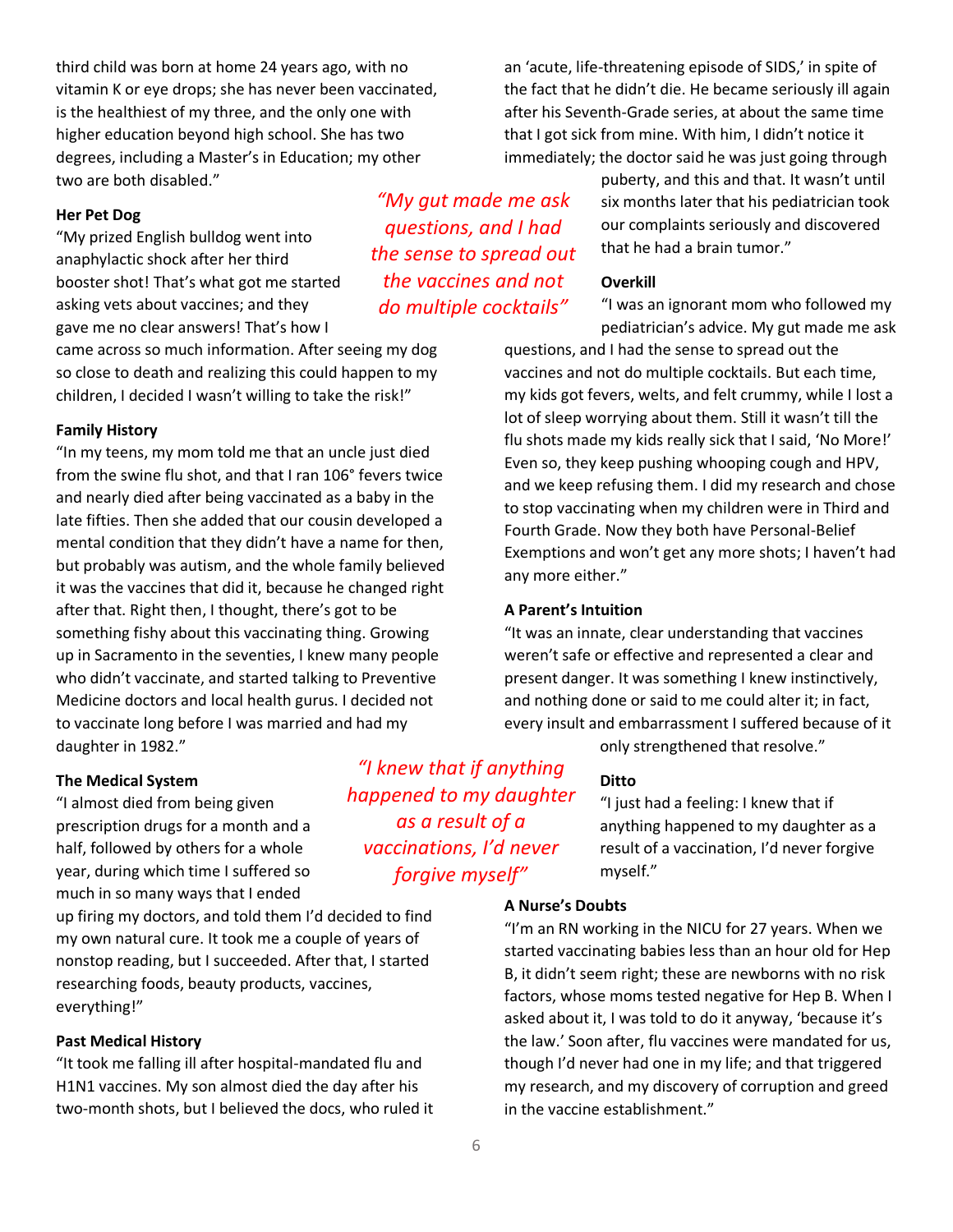#### **A Teacher's Fears**

"I'm a teacher; two different moms told me of their perfectly normal children who regressed into autism immediately after vaccines."

#### **Death**

"In 1981 my son suffered severe reactions to DPT vaccines at 8 and 13 months; he should never have received the second, which resulted in encephalitis, with high fever and vomiting, after which his health deteriorated; at the age of two, he finally slipped away."

#### **A Bad Case of Denial**

"My son got the MMR. Two weeks later he complained that his heart was racing; the rate was 160 per minute, but it went back to normal in a minute or so. The cardiologist did a lot of tests and sent us home with a heart monitor to put on when his heart raced; but he reassured me that the MMR didn't cause it. Blindly I just did what I was told; 6 months later he died from supraventricular tachycardia."

"Two years later, when Jared was three and Seth nine months, Jared got the MMR, and Seth got DTaP, Hib, and polio. Seth cried for two hours afterward, and stopped walking, started banging his head, and didn't speak for two years. I can't convey how desperate I felt watching another son deteriorate right in front of me and feeling helpless to stop it. At 18 months he was diagnosed as severely autistic, and once again I was told it wasn't the shots, that it was 'just a coincidence' and was going to happen no matter what."

"Meanwhile, nine days after his MMR, Jared started seizing, and again I was told it was a coincidence, not the MMR. Still I went along; but after three months, Seth went in for another round, and the girl who checked us in gave me vaccine information sheets, which shocked me, because no one had ever given them to me before; I didn't even know they existed! On the MMR sheet, I read that 6 in 10,000 children suffer seizures, brain damage or death! WTF, when my pediatrician walked in, I lost my [expletive deleted] religion! Needless to say, no shots were given that day! That's when I finally started doing my own research, logging onto Pub Med, Postgraduate Medicine, the CDC website, and the package inserts; I couldn't believe that I was reading; everything I'd been taught was a lie."

#### **"Natural Causes"**

"My son died and my daughter was injured after their vaccinations. The Coroner told me that my son died of 'natural causes,' namely, SIDS. My daughter's injury was labeled 'coincidental.' The Coroner warned me not to mention vaccines as a possible cause of my son's death, or I'd be charged with contempt of court. They know."10 As their stories make clear, these parents, relatives, eyewitnesses, victims, and friends are not antiscientific zealots wedded to a fixed ideological position, but simply people whose lives and perspectives have been turned upside down, and in many cases ruined, by what happened to them or their children, friends, and loved ones.

## **Some Vaccine Cases of My Own**

In much the same way, my own patients' histories have taught me that the committed relationships, memorable experiences, and the commonsense reasoning involved in raising a child provide a far more accurate context for determining whether a vaccine has played a causal or contributory role in the problems that follow it than any preformed list of "acceptable" or "proven" reactions. If applied in good faith with an open mind, facilitated if necessary by a caring physician or health professional, the parental instinct is well adapted to figuring out what really happened and why, without the necessity for an elaborate, quasi-judicial procedure. On the other hand, as I will presently show, even intelligent, attentive parents can easily miss the vaccine connection in the case of chronic, autoimmune diseases, which often require months or even years to develop, and may not become manifest even then without another insult, such as a booster shot or exposure to toxic chemicals. To illustrate, here is the tale of a twelve-year-old boy whom I know of solely from his mother's letter, but her words are so heartfelt and so congruent with the whole of my experience that I cannot imagine them to be anything but the honest truth as she experienced it; and I venture to say that even my most obdurate critics will be hard put to reject them out of hand:

My son Adam was healthy until his first MMR at 15 months. Within two weeks he had flu and cold symptoms that persisted for six weeks, at which point his eyes had become puffy, and he was hospitalized with nephrotic syndrome. A renal

7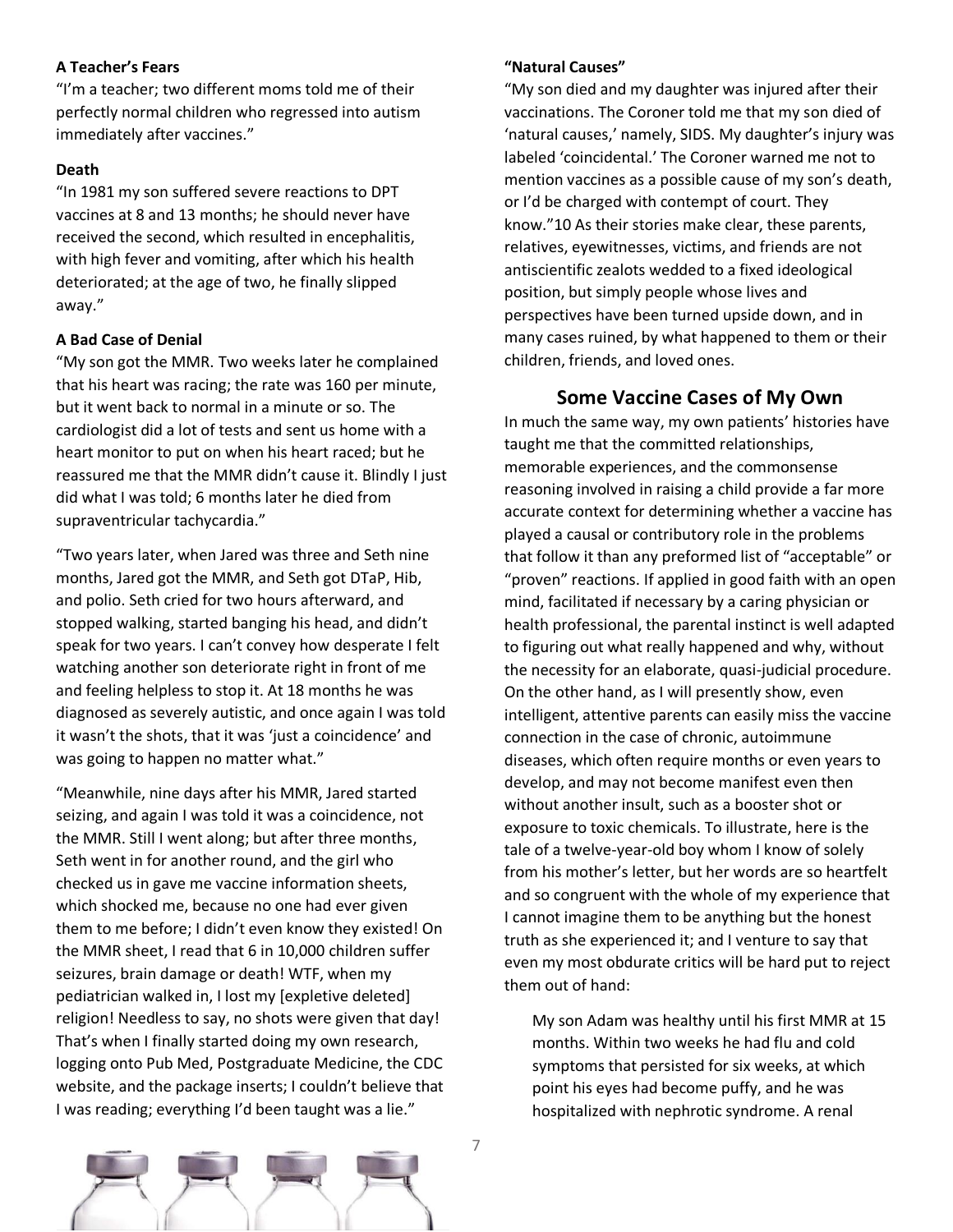biopsy showed "focal sclerosing glomerulonephritis," but he didn't respond to steroids. I asked if it could be related to the vaccine, but they told me it couldn't, and we accepted that.

Over the next four years he was hospitalized repeatedly, but finally went into remission, seeming normal and healthy, and stayed off all medication for five years. When he turned 10, his pediatrician recommended a booster, saying that a rise in measles cases made it dangerous for him not to be protected. Checking the PDR and other sources, I found no warning for kidney disease or listing of it as an adverse reaction; so I agreed to it. In less than two weeks, he relapsed, with ++++ protein in the urine, swelling, and massive weight gain, signs that we recognized at once. He was admitted in hypertensive crisis, with blood in the urine, fluid in the lungs, and generalized edema. On Cytoxan, massive doses of Prednisone, and three other drugs he slowly improved, but missed another seven months of school.

receiving MMR and whose doctors never make the connection. They could all be at great risk if revaccinated. I realize that this letter has taken up a lot of your time, and I'd appreciate any help you can give me. Thank you.

Like many others who seek my help, this woman honestly believed that the MMR vaccine had crippled her son for life; yet she had no intention of suing the drug company who manufactured it, the doctors who administered it, or the government's Vaccine Injury Compensation Program (VICP), as she was legally entitled to do. Whether she didn't think she could win, a conclusion my experience would certainly justify, or just wasn't a litigious person, as seems more relevant in her case, the absence of such motive only lends further credence to her story.

She was writing simply to find a physician to hear and validate the truth of her experience, which neither the pediatrician who recommended and gave the shots, nor the specialists who treated Adam in the hospital, nor any of the other doctors she spoke to were willing to

It's been two years since that horrible episode, and he still needs Captopril for high blood pressure and spills ++++ protein every day. The doctor says he sustained major kidney damage, will always need medication to

control his blood pressure, and will worsen as he grows, necessitating a transplant eventually. This time I was convinced that his condition was related to the vaccine, but still the doctors didn't take me seriously and told me it was a coincidence.

I searched for information and even contacted the manufacturer of the vaccine. Finally they sent me two almost identical reports of nephrotic syndrome following the MMR vaccine. It's very difficult for lay people to get information or even ask questions, since we don't use correct medical terms and feel stupid. Please tell me if my ideas are reasonable. I don't think my son could tolerate another episode, and I think he'd have normal blood pressure and kidney function today if not for that second shot.

I also have great concern for other children who develop nephrotic syndrome some weeks after

*"The doctor says be sustained major kidney damage, will always need medication to control his blood pressure"*

do. Although it was very little to ask, it was more than enough to earn her gratitude.

To anyone inclined to discredit such tales, I need only repeat that the confidences our patients entrust to us represent the truth as they live it, and that in this instance the causal link between the vaccine and the

disease that ruined Adam's life is sufficiently obvious to be grasped at once by any reasonably attentive twelveyear-old of average intelligence. Yet when vaccines are involved, such stories are routinely dismissed out of hand, by parents and doctors alike, as if they couldn't possibly be true or worthy of serious consideration, or at most a rare event, tragic to be sure, but of no statistical significance.

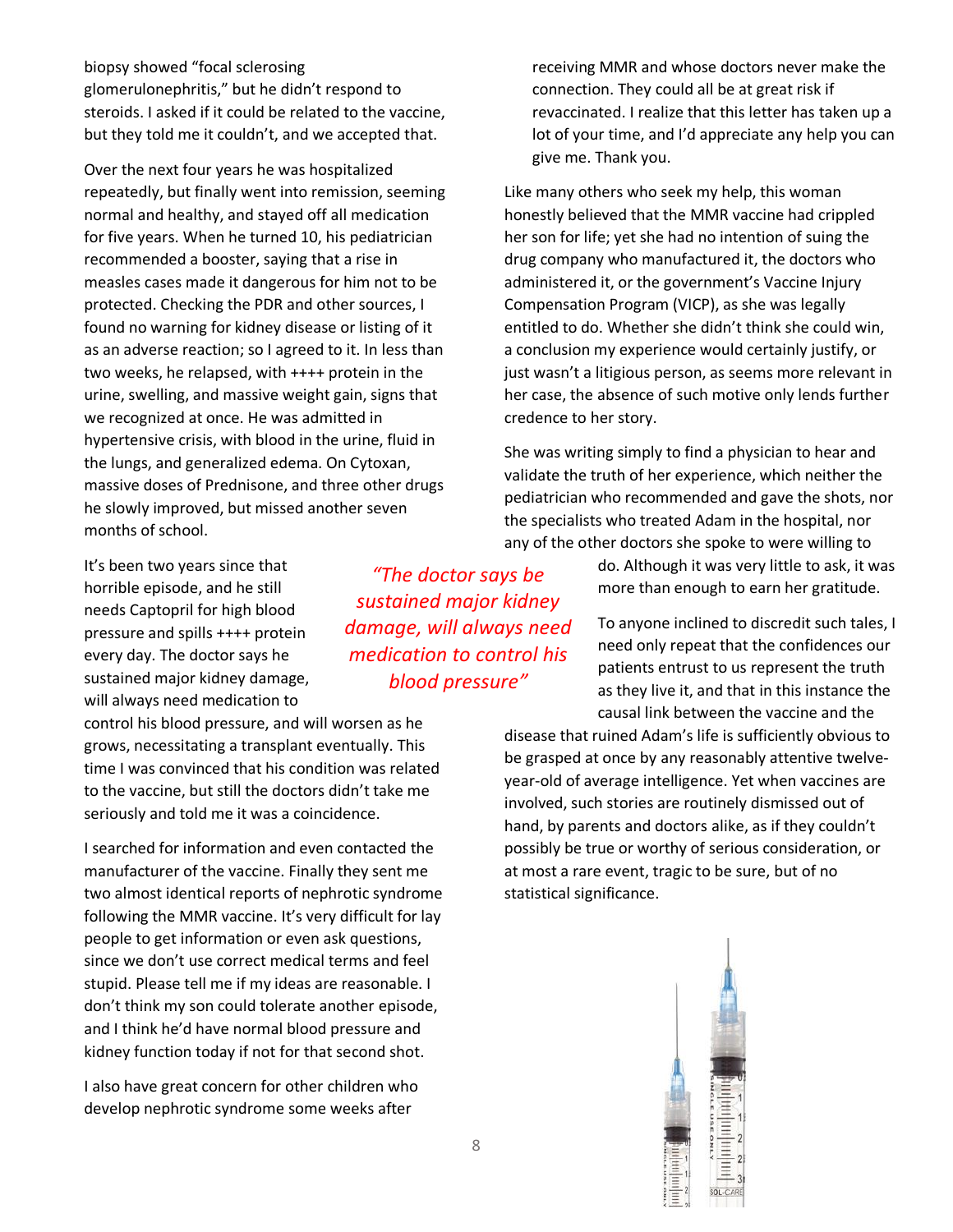Even in the face of compelling circumstantial evidence to the contrary, "a coincidence" was the automatic response of every doctor involved in Adam's care, and they stuck to it even when two virtually identical case reports were supplied by the drug

company itself. Whether a canny strategy to defeat possible litigation, or simply the instinctive shielding of a cherished worldview from the threat of change, this prejudice is so deeply ingrained in the medical profession as to warrant careful study in itself.

Finally, Adam's by no means unique misfortune calls further attention to the largely unexamined deliberations as to whether or not "glomerulonephritis," "autism," "encephalopathy," or any other such complication is judged to have been caused by a vaccine or vaccines and thus qualifies as legally compensable. As for Adam in particular, notwithstanding the two cases of MMR nephritis

*"Even in the face of compelling circumstantial evidence to the contrary, 'a coincidence' was the automatic response"*

documented by the manufacturer, renal failure is still not officially recognized as an adverse effect of the vaccine, an omission that not only helped the doctors to frustrate his mother's inquiries, but would undoubtedly have assured her defeat in

the VICP "court" had she chosen that route. In short, even though the complication it describes is too uncommon to qualify as a smoking gun in the statistical sense, this case illustrates all of the issues we have just been discussing, and also foreshadows the chapters to follow. I can imagine no more powerful indictment of the VICP, our current program for compensating vaccine-injured patients, than its deafness to tragedies as transparent and heartrending as this one. ∆

## **Avoiding Pesticides & Suicide Rates**

Though suicide by gunfire and suffocation are the most common forms of suicide in the United States, the World Health Organization (WHO) notes that ingesting pesticides is one of the most common methods of suicide globally. WHO estimates that of the three million suicide-by-pesticide attempts each year, more than 250,000 end in death.

\*\*\*\*\*\*\*\*\*\*\*\*\*\*\*\*\*\*\*\*\*\*\*\*

Suicide linked to pesticide ingestion is common in Asian countries, including China, Malaysia, and Sri Lanka. Based on evidence from these and other countries, the only way to prevent or reduce such deaths is to stop using the most harmful agricultural pesticides.

Limiting access to pesticides may in turn restrict the means of suicide—an approach that research has shown to be highly effective. Suicide ideation decreases over time, so the longer a suicidal person is delayed, the lower the risk that an attempt will recur. For example, barriers on bridges and positioning others around in an area known for suicide attempts have proved to inhibit people from attempting to take their own lives, allowing them time to move past the crisis.

Consumers can choose domestic and pesticide-free products to reduce overall demand, and ultimately lead to a reduction in pesticide use.

— Adapted from "Avoiding Pesticides Could Reduce Worldwide Suicide Rates," by Sarah Berry, Sydney Morning Herald, at http://www.smh.au